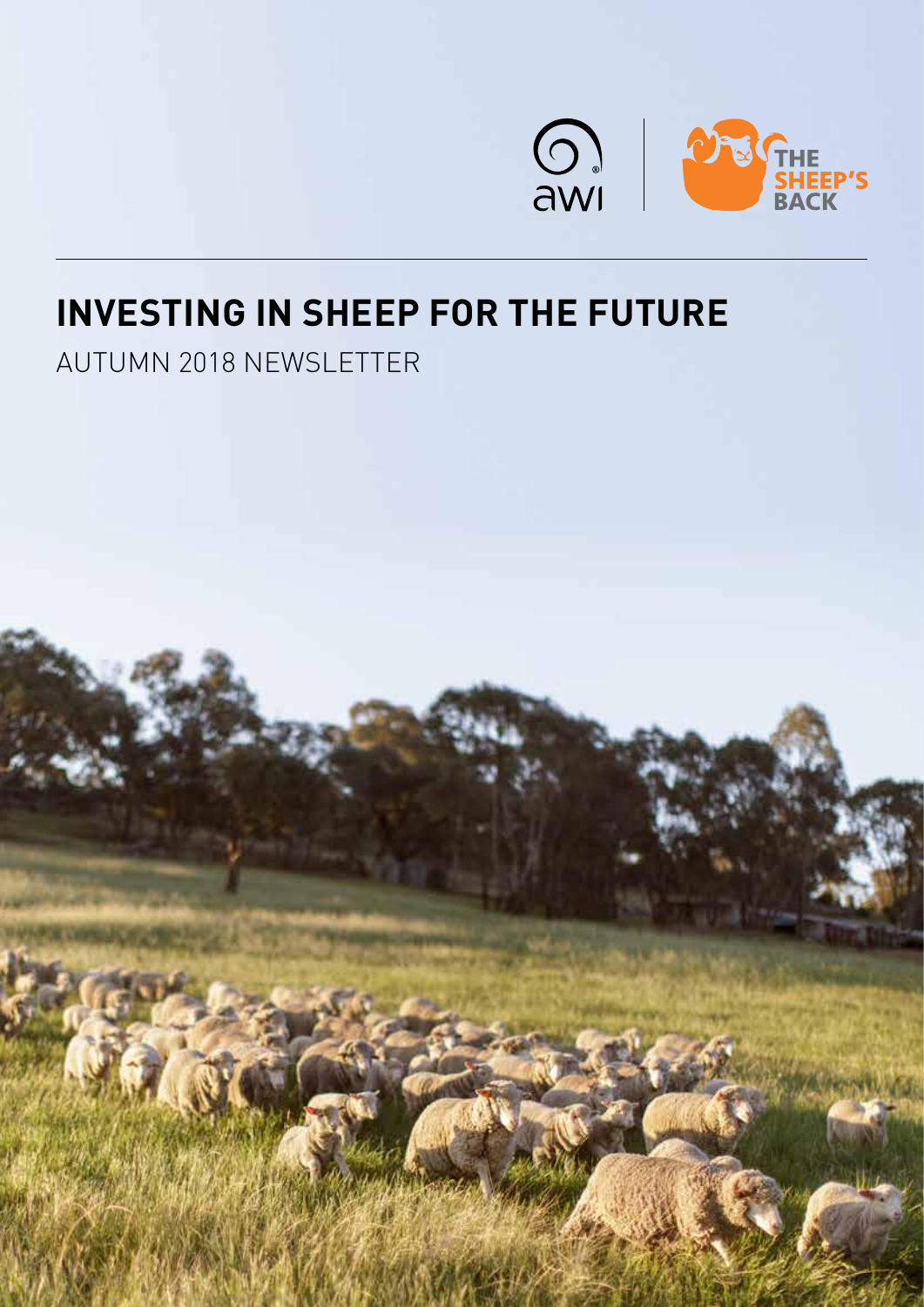## **INVESTING IN SHEEP FOR THE FUTURE**

#### Does your business plan to have sheep in the future?

Most of you have been around farming for long enough to know that there are ups and downs in the sheep industry. Agriculture goes in cycles, so don't try and predict it, make the most of it while the margin is healthy. Is your sheep enterprise robust enough to capitalise on the ups and weather the downs? Running more sheep and running them more efficiently will help with both of these.

During the latest Sheep Optimiser Workshops, the question was asked 'Do you predict you will have more sheep into the future?' The overwhelming answer was 'Yes'. We would suggest most businesses reading this newsletter will have more sheep into the future. In the short term it maybe a slight enterprise ratio shift towards sheep. However in the medium to long term, even with your current enterprise mix, your business is likely to be on a bigger scale which equals more sheep. We have used the assumption that the trend from Figure 1 continues into the future.



Figure 1: WA average broadacre farm size - Source: Department of Agriculture, Fisheries and Forestry, AGSURF, 2013

The overwhelming reason to invest in your sheep enterprise now is the record margin it is producing. All good businesses invest some of the margins back into themselves, whether this be scale, infrastructure, equipment, soil amelioration, genetics or pastures. The gross margin for the 2017/18 season was \$55/dse (Figure 2). The past 2-3 years have been exceptional compared to the past 25 years. To put this into perspective, the average stocking rate per 100 mm of growing season rainfall (DSE/WGHa/100 mm GSR) of that data set was 2.9.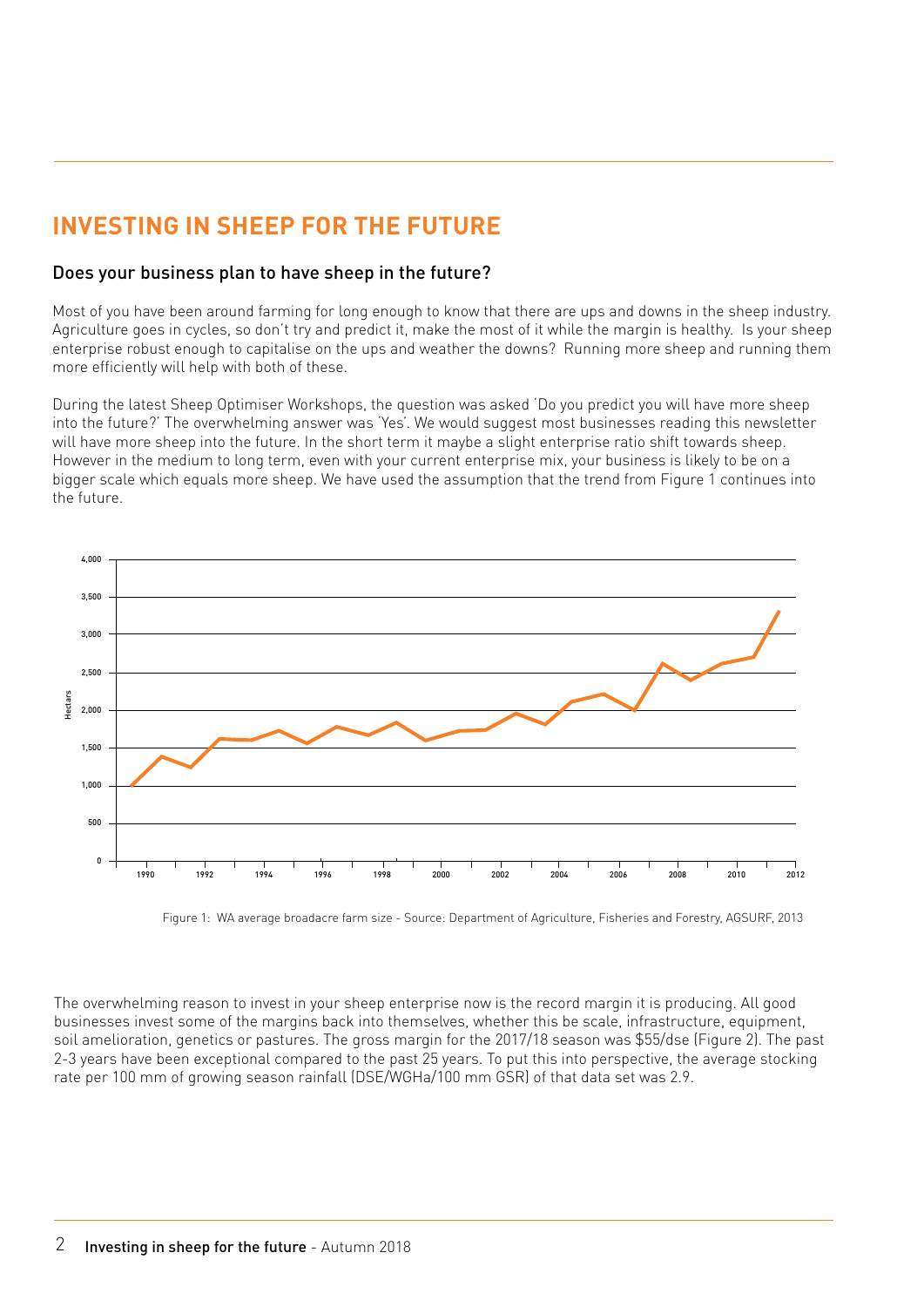



Figure 2: Gross margin per dry stock equivalent (DSE) over the past 11 years. Source: Icon Agriculture & Compass Agricultural Alliance

Currently, the hype is around the wool price (Figure 3), and rightly so. It is at exceptional levels. However the importance of sheep sales, we think, is underestimated. When you can average close to \$100/hd this is also at exceptional levels.



Figure 3: Eastern Market Wool Indicator (EMI) in cents/kg since 1996

To highlight the importance of livestock sales we use what is called 'livestock trading profits' (Figure 4). This is the difference between the closing value of livestock and the opening value of livestock plus any sheep sales, minus any sheep purchases. This is used in comparing across years rather than just stock sales as it accounts for any difference in your flock size. This means if you retained more ewes, purchased some or sold down it is all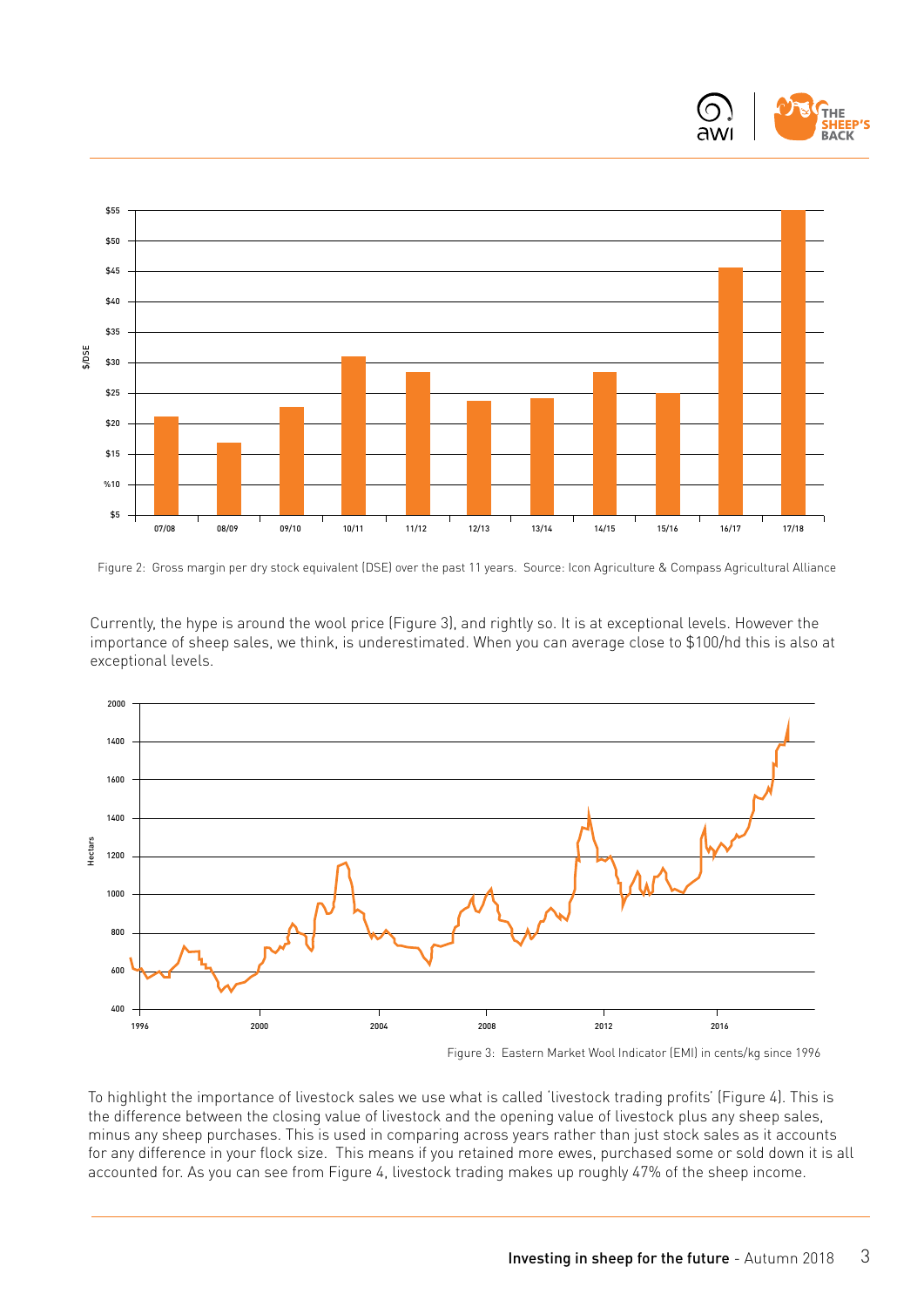

Figure 4: Income per DSE, comparing wool and livestock trading profits. Source Icon Agriculture & Compass Agricultural Alliance

The next statement, which may not apply to all businesses is 'for too long investment in the sheep industry has been neglected'. Given historical margins, this is not surprising. If there ever is a time to make an investment into your sheep enterprise, it is now.

Investing in your sheep enterprise is a very broad term. It requires much thought and planning, as some of these investments can last 50 years.

We have categorised the investment into 5 categories:

- 1. Labour saving
- 2. Increased efficiency
- 3. Biosecurity & risk management
- 4. Time based eg. fencing
- 5. Pride & image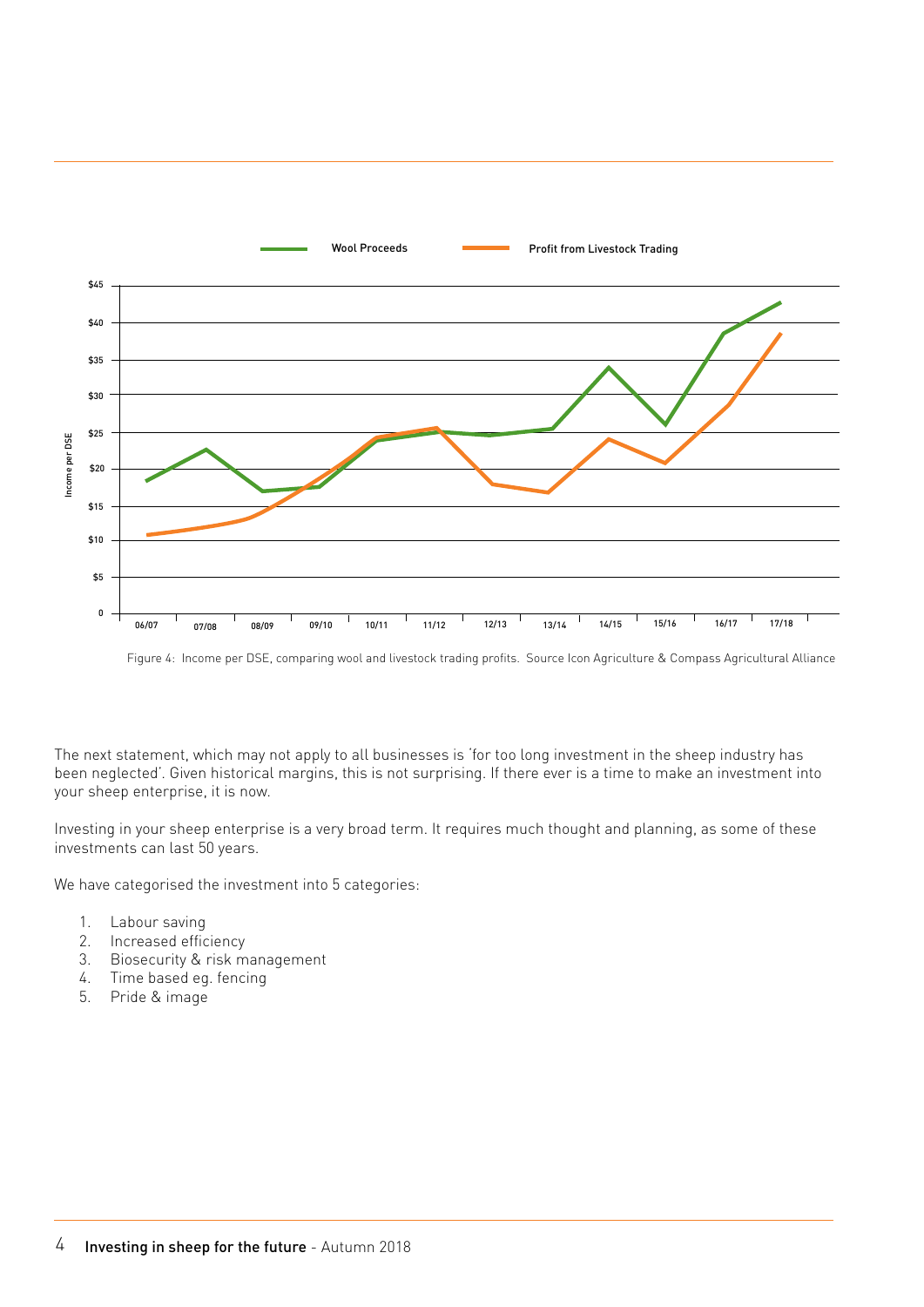

## **LABOUR SAVING**

Labour saving will possibly be the most important factor for many sheep enterprises in the short to medium term. Farmers are getting older and quality 'sheep' labour is getting scarce and more expensive. There is a scarceness of suitably qualified or interested labour in the sheep industry. The relative lack of interest in the sheep industry over a period of time has left a void in the industry. There a very few people with 'sheep' skills between the ages of 20 and 40. What are some of the ways this can be countered? Remembering that each business will want something slightly different.

#### 1. LANEWAYS

By far the biggest labour saving device you can have on your farm. There are many reasons for installing laneways.

- Returning sheep to far paddocks can be done without droving
- Quicker mustering into yards
- Less boxing of mobs
- Quicker feeding out (especially important this year)
- In and out of the ute at every gate encourages you not to visit the furthermost paddocks.

#### 2. YARDS

Poor quality yards or poorly designed yards can be extremely labour hungry. No doubt many of you would have experienced this before. It's 35 degrees and it takes you twice as long as it should to carry out simple tasks; mobs get boxed up in the yards and you are forever getting mobs in because the capacity of the yards isn't big enough. This makes for a very unpleasant and time consuming experience of working in the yards.

- Flow modify existing yards if flow is poor
- Out yards can you strategically locate simple yards within laneways?
- Covered or partly covered over working area
- Sprinklers to keep dust down

#### 3. SHEEP MACHINERY

There is a wide range of sheep machinery currently on the market. Each sheep enterprise is different and for this reason one machine won't fit every enterprise. The one suggestion that rings true, is that if you are planning on purchasing a piece of sheep machinery go and work in someone else's yards with this piece of machinery. Ask your stock agent, wool agent or local reseller, they will have a good idea who owns what piece of sheep machinery. Some of the things to consider when making an investment into the sheep enterprise is:

- Access to labour VE type machines, air operated grabs or bulk handlers?
- Jetting?
- Autodrafting & weighing
- Larger sheep feeder?
- Sheep management apps

One of the simple labour saving devices is a larger sheep feeder. Given a normal mid-late May break; over March, April and May sheep require a lot of hand feeding. A 4 000 head flock will require roughly 15t per week over this time frame. Given a 1.5t feeder, this is 4 loads a day, 3 times a week, which is the best part of half a day. Given a 2.5 t feeder, this is 2 loads a day, 3 times a week. At least a saving of 1 hour each day, or 3 hours a week over 12 weeks which is 36 hours to get other jobs done such as seeding.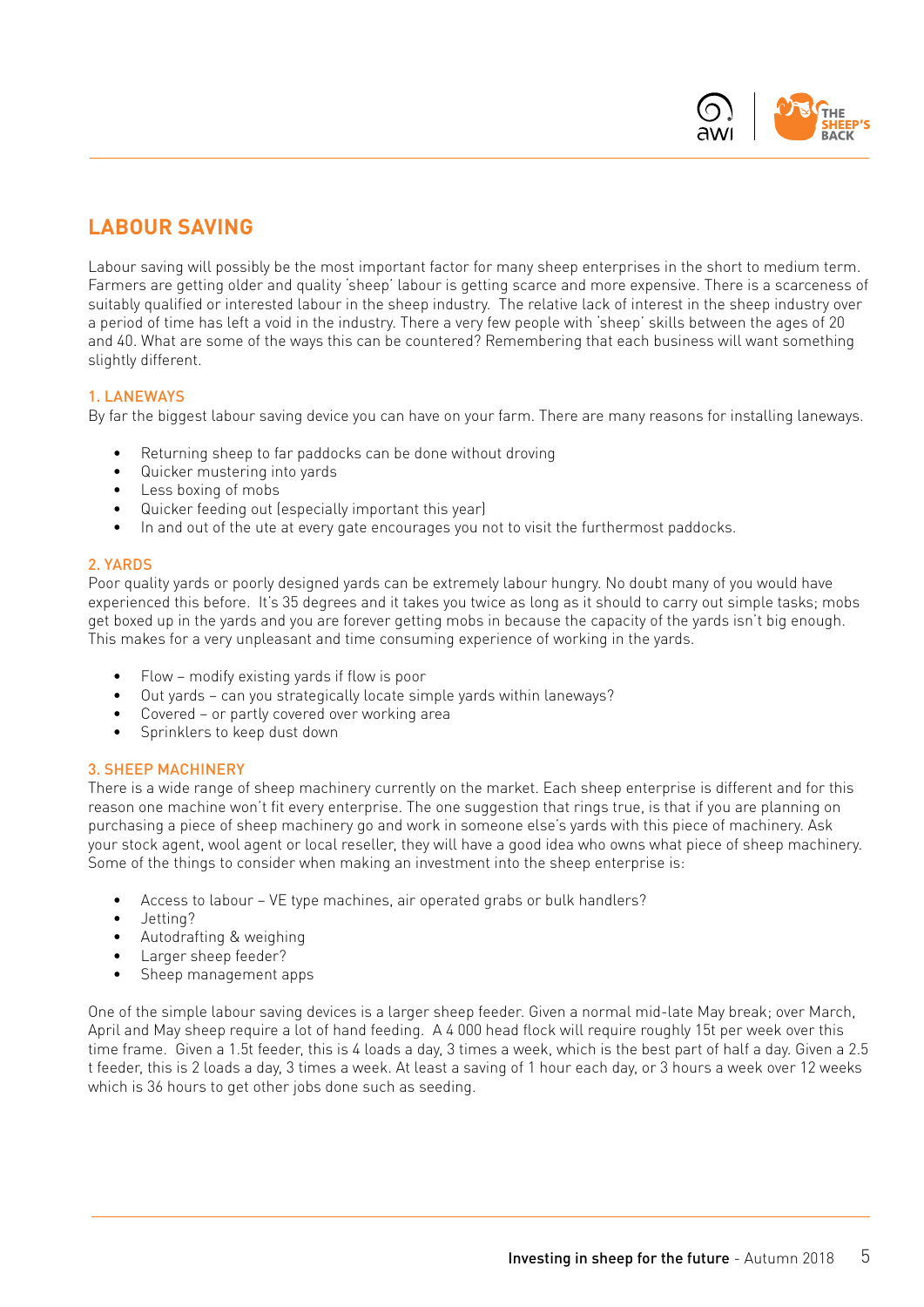## **INCREASED EFFICIENCY**

How to produce more with less? How to run more sheep per labour unit, run more sheep per hectare while getting more output per head? Each sheep enterprise will have a slightly different target for efficiency so we have split these up:

## 1. Efficiency =  $\uparrow$  Profitability per ha

Increasing output through producing more pasture and utilising it better will increase profitability per hectare. This sounds simple in theory but increasing pasture production requires some level of investment.

This is increased knowledge of pastures in the form of:

- Better pasture cultivars
- Longer season pastures
- Early sowing opportunities
- More P to produce more pasture
- Strategic use of nitrogen
- Measurement of FOO
- Measurement of quality
- Treating pastures more like a cash crop

These techniques are all aimed at producing more biomass from the same amount of rainfall, or increasing the water use efficiency. Treating pastures more like a cash crop will go some way to increasing output. How much more production over and above a 25 year old stand of subclover, capeweed and silvergrass can you get?

#### THE RIGHT LANGUAGE

Increasing profitability per hectare is helped by the understanding and the use of the correct language. The outputs that drive profit are output per hectare, eg kilograms of wool and meat. There is a wide range of outputs across the State, even within narrow rainfall bands (Figure 5). Wool should be measured in kg/Ha not kg/hd. We should also be working towards lambs per ewe Ha or kg of meat per Ha. This sounds pretty simple, so it's time to start using the right language.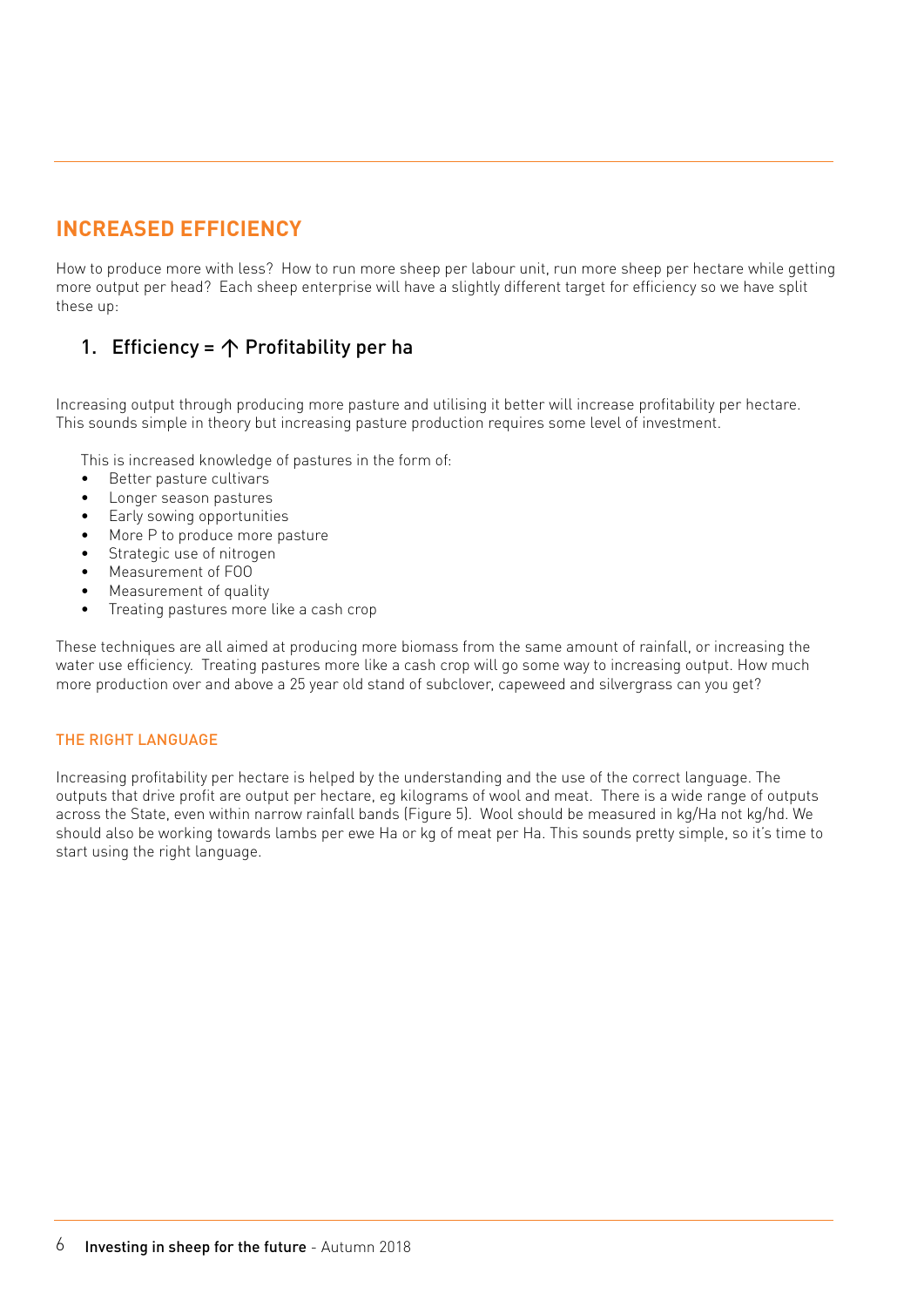



Growing Season Rainfall (mm)

Figure 5: The Sheep's Back wool production benchmark data from 2016 survey

### 2. Efficiency =  $\uparrow$  Profitability per animal

The next step is increasing profit per animal, which is done through improved genetics. There are improved selection techniques that allow for faster genetic gain which are aimed at ram breeders. These include DNA testing, genomics and JIVET. It is easy to select for traits such as wrinkle score, horns, resilience and disease resistance.

- Lower wrinkle score, dag score and fleece rot are all linked with lower fly strike incidence. Gains made in breeding are permanent and cumulative and will reduce the treatment and management costs associated with flystrike in the future.
- Horns are these necessary? They don't produce anything nor add value to the animal. All they tend to do is injure other rams and have a higher tendency to get fly struck.
- Disease resistance or specifically the combination of the worm egg count trait (WEC ASBV) and dag score trait (DAG ASBV) for your environment. Genetic selection can be used to increase a sheep's resistance and resilience to worms.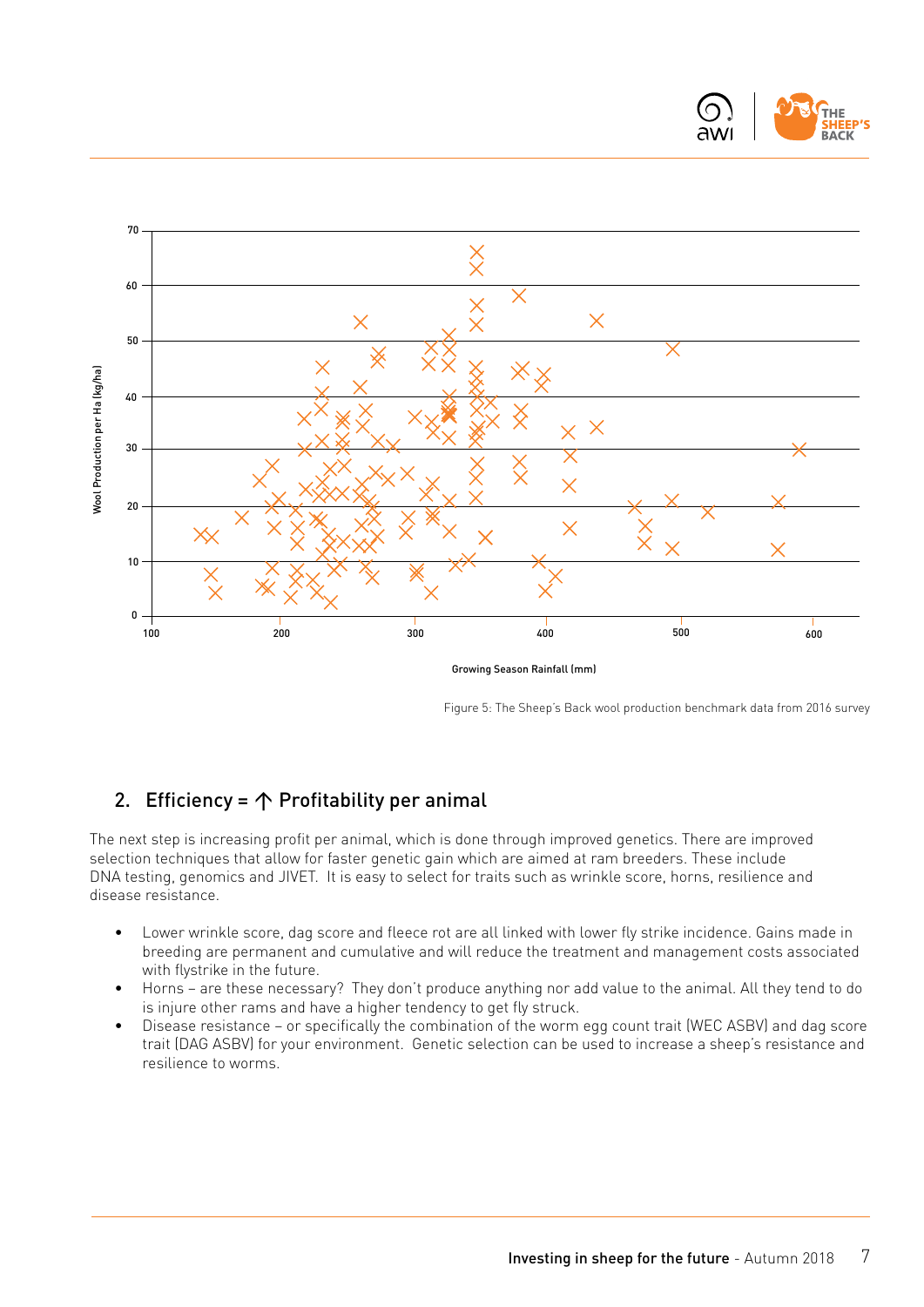#### RISK MANAGEMENT & BIOSECURITY

There is an ongoing risk that a farmer's social license to own livestock will be altered or revoked. Animal welfare groups run well organised campaigns against the industry. Whether this be mulesing, live trade or lamb survival, we as an industry need to be on the front foot. Eventually the sheep industry will be much more heavily regulated, similar to Europe, or you may even be required to have a license to farm sheep.

As a business you should be asking yourselves, 'what is the biggest risk to my sheep enterprise?' You'll all have slightly different answers, some that can be easily managed, and some that can't. An obvious risk is outdated equipment such as old-fashioned overheads and exposed shearing equipment. The shearing industry has twice the industry average of workers compensation claims which says something about the general nature of their workplace. As wool producers you cannot be without them, so there needs to be an increased focus on safety. This is only one facet of risk management in a sheep enterprise.

Recording information using new apps will become better in the future and will greatly improve how information is recorded in sheep enterprises. Recording more information accurately is something every sheep farming enterprise should be looking into.

Biosecurity is something a lot of businesses are very aware of and do a good job of. This ranges from not purchasing sheep from an unknown source to surveillance cameras on gateways.

Some other things that fit into this category are:

- Stock proof boundary fencing
- Treating purchased sheep for lice & worms
- Purchasing clean grain
- Locking external gates
- Surveillance cameras for theft, stock water or gates

At current prices an incursion of lice or theft will cost a sheep enterprise a significant amount of money compared to what it maybe would've 5 years ago. For this reason some extra diligence is required in the area of biosecurity.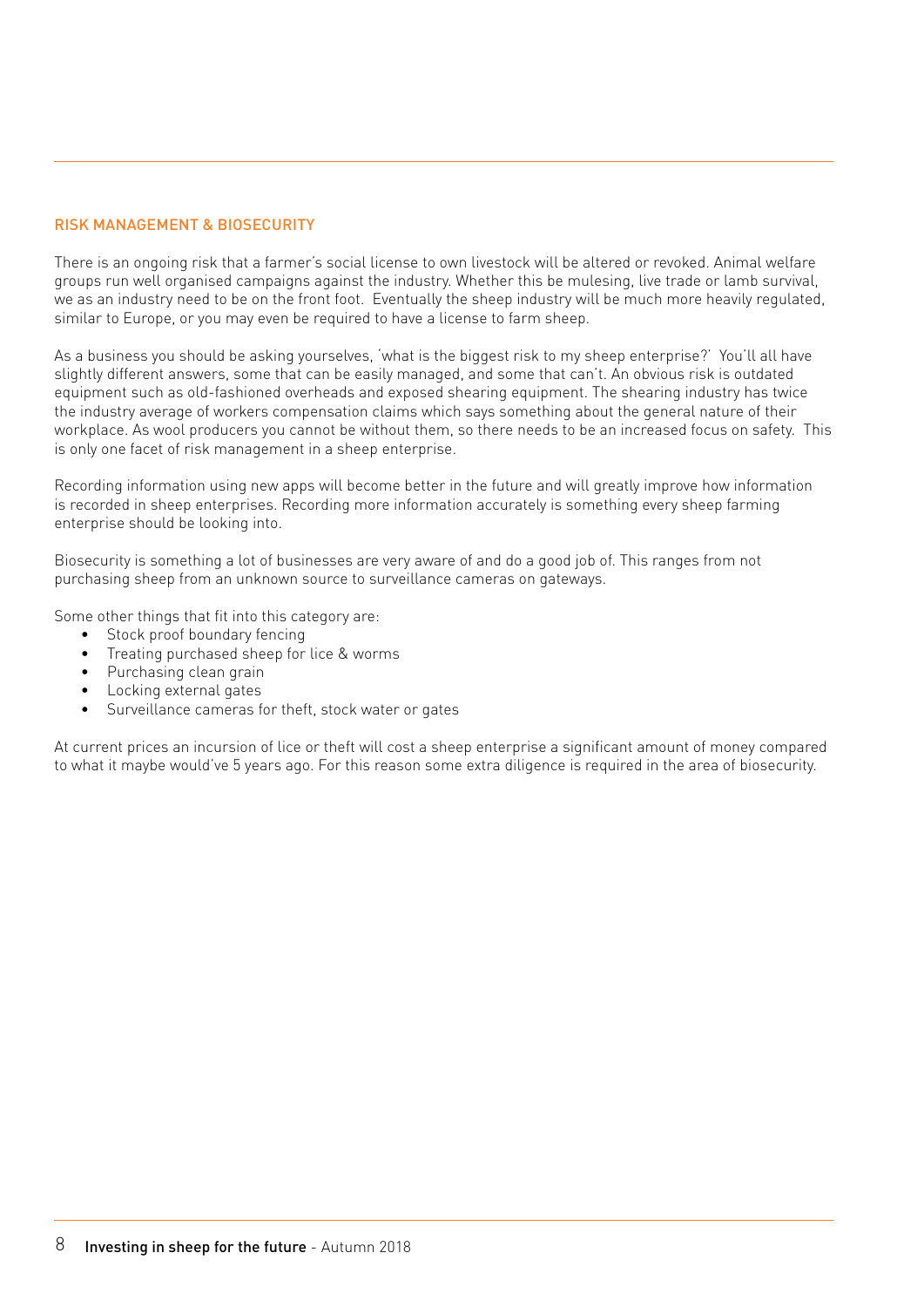

## **TIME BASED INVESTMENTS**

Time based investments are those items that must be replaced, fixed or upgraded, which is basically all your sheep infrastructure. This includes things such as stock water, fencing, yards and shearing sheds. Many of these items will required a significant amount of capital. For this reason it's important to think about what your sheep enterprise may look like in the future and plan for it.

#### STOCK WATER

Running out of stock water is a huge risk as you cannot run sheep without it. It is becoming much more of an issue than it once was. With the advent of minimum tillage practices there is less runoff into dams. We now have consistently drier winters (Hope & Foster 2005), characterised by areas receiving between 50% and 75% of their annual winter rainfall in years such as 1982, 1986, 2001, 2006 and 2010. Some of the ideas to alleviate water as an issue on your farm include:

- Building or cleaning dams why not plan for 2-3 years water storage capacity
- Underground water investigate prior to disaster striking
- Develop a higher capacity water system over your farm if dams don't work for you.

#### FENCING

Fence replacement is behind schedule on most farms across WA. If you add up the entire length of fencing on your property and divide this by its useful life span, that's how much you should aim to replace each year. Many of you have been propping up or doing the bare minimum for the past 30 years.

Fencing is inevitable but requires a level of planning as many fences won't be put back in the same place. Plan for things such as laneways, paddock amalgamations or splits and flow of stock through the farm.

#### YARDS

Does working in the yards cause you stress? How long is the realistic lifespan of your sheep yards? If you are planning on upgrading, make sure you plan for the future and consider the following:

- What capacity do you need?
- Does it need the capability to plug in handling devices, crutching cradles etc?
- Will you put some kind of roof on now or in future?
- Is the site suitable?
- Are they located in right spot?
- Can personal gates be included?

Think about the features of sheep yards that will benefit the sheep and those who work in the yards in 10-20-30 years' time. Yards are a major investment and you are likely to put only one set up in your lifetime.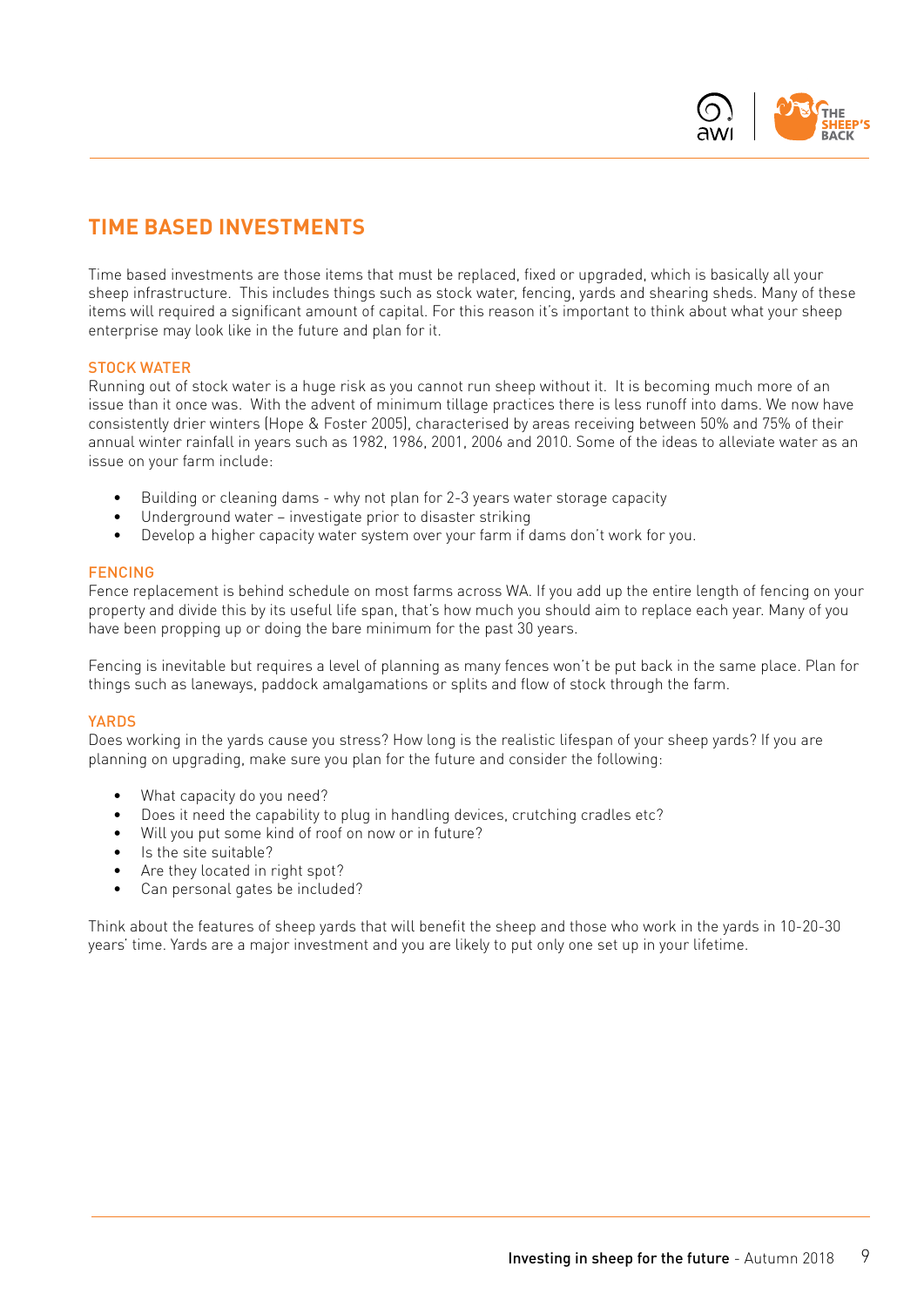#### SHEARING SHED

Shearing sheds are a once in a generation infrastructure project, maybe even longer with some upgrades. Lots of sheds out there are in need of some refurbishment or demolition! If you are thinking of refurbishing your existing shed or building a new once, some things to consider are:

- Storage room for woolly sheep prior to shearing and possibly shorn sheep in the advent of a summer storm.
- Running water for shed staff and sheep
- Toilets
- Lunch room for shed staff
- Ventilation, insulation and air conditioning
- Sloped catching pens
- Safety features such as signs, fire extinguishers, hand rails, first aid kits (AWI shearing shed safety signage kits are available)
- New shearing heads
- Safety switches
- Wool bale loading system

Upgrading your shearing shed to make it a safer place, and one people want to work in, does not need to be an expensive exercise. Of the list above, most things are relatively inexpensive. An upgrade or new shearing shed will again require some planning as you will only do it once.

## **PRIDE & POSITIVE IMAGE**

Pride and positive image is something that has been lacking in the sheep industry for some time. This is, of course a generalisation across the industry. The sheep industry is very profitable at the moment (Figure 2), so what a time to aid the image of our industry. Where do we start? On farm, the hub of the sheep enterprise is the shearing shed and yards; stock agents, sheep buyers, wool agents, resellers, bankers, consultants and any visitors to your farm see either your shed or yards or both.

They walk away with this image, so how can this image be improved;

- Can these areas be made neater?
- Can the greater area around the sheds/yards be neater?
- Can the shed be lighter inside?
- Can signage be used?

Some of the other things that can be done to improve the general image of your sheep enterprise are business cards, work wear with logos, web pages and front gates with signs. These may all seem minor, but look at almost all other industries and they have them.

There are some great examples across WA of sheep enterprises going down this track. As an industry you are excellent sheep farmers with a great deal of skill in the management of stock but unfortunately the wider public don't always realise or understand this.

If we portray a more positive image of sheep farming it will help retain your social license to farm animals.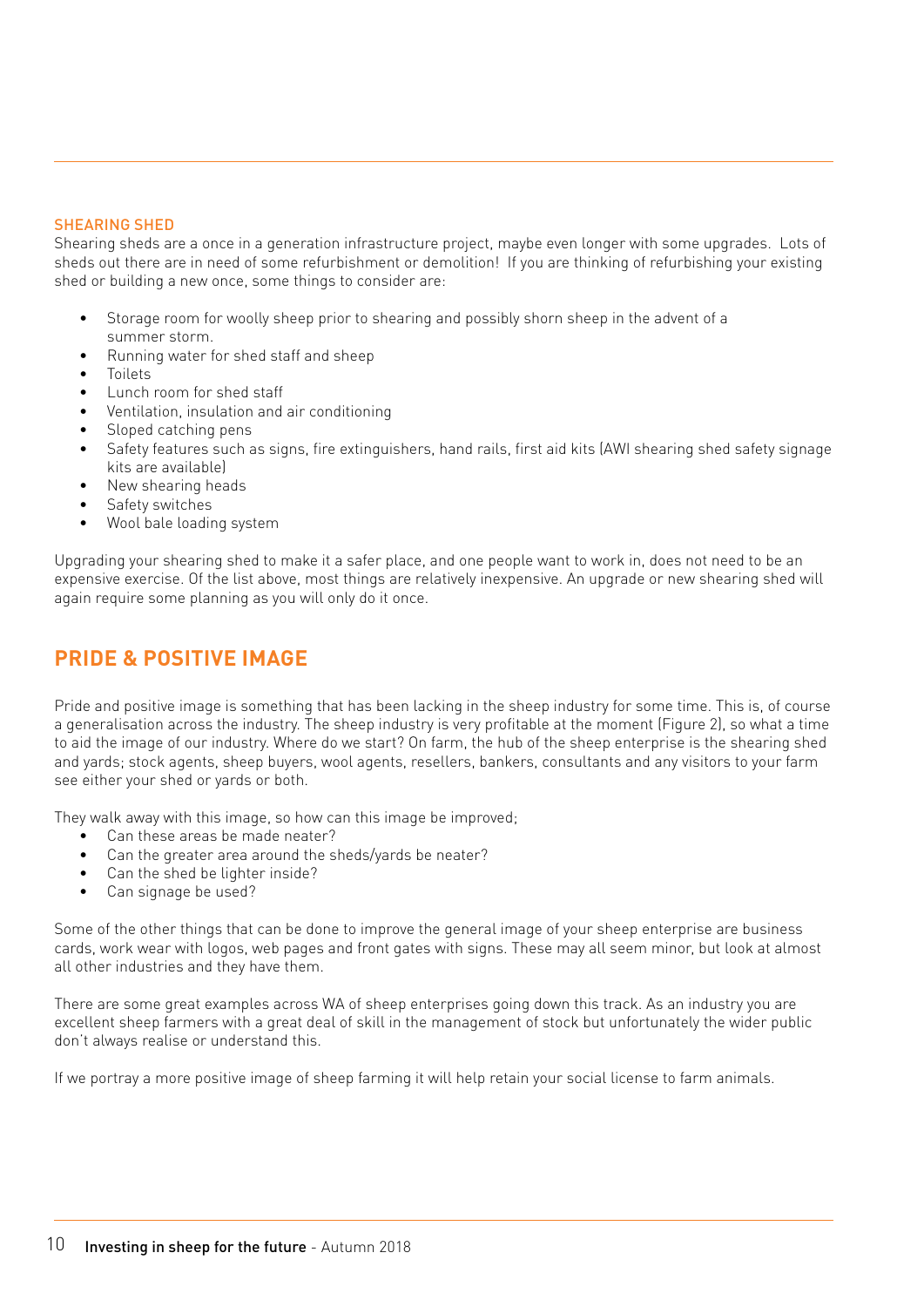

## **CONCLUSION**

The sheep industry is currently very positive, with the sheep margin at record highs (Figure 2). How do you make sure your business remains profitable in a fluctuating market? Through smart investments into your sheep enterprise. Those that allow you to produce more from less into the future while not increasing your risk profile. To start thinking about this, we suggest writing down the list of the most time consuming jobs and ranking them. Then of the top two time consumers, can you remove one or reduce the time spent on this job? A simple example would be sheep feeding, it has to be done but can efficiencies be gained through the use of a bigger feeder, denser energy feed, automatic gates or just growing more feed during winter. The answer to keeping your sheep enterprise profitable into the future lies somewhere between increased output per ha and increased output per unit of labour.

|                                                                                                                                                                                                                               |                                                                                  | ,我们也不会有什么。""我们的人,我们也不会有什么?""我们的人,我们也不会有什么?""我们的人,我们也不会有什么?""我们的人,我们也不会有什么?""我们的人<br><b>CHANGE OF DETAILS OR SUBSCRIPTION</b> |  |
|-------------------------------------------------------------------------------------------------------------------------------------------------------------------------------------------------------------------------------|----------------------------------------------------------------------------------|------------------------------------------------------------------------------------------------------------------------------|--|
|                                                                                                                                                                                                                               |                                                                                  |                                                                                                                              |  |
| PLEASE USE THE FORM BELOW TO UPDATE YOUR CONTACT INFORMATION.                                                                                                                                                                 |                                                                                  |                                                                                                                              |  |
|                                                                                                                                                                                                                               |                                                                                  |                                                                                                                              |  |
| COMPANY LEADERS AND COMPANY LEADERS AND RESIDENCE AND RESIDENCE AND RESIDENCE AND RESIDENCE AND RESIDENCE AND RESIDENCE AND RESIDENCE AND RESIDENCE AND RESIDENCE AND RESIDENCE AND RESIDENCE AND RESIDENCE AND RESIDENCE AND |                                                                                  |                                                                                                                              |  |
|                                                                                                                                                                                                                               |                                                                                  |                                                                                                                              |  |
|                                                                                                                                                                                                                               |                                                                                  |                                                                                                                              |  |
|                                                                                                                                                                                                                               | I no longer wish to receive The Sheep's Back hardcopy newsletter.                |                                                                                                                              |  |
|                                                                                                                                                                                                                               | <b>Email your details to The Sheep's Back.</b><br>Email: admin@sheepsback.com.au |                                                                                                                              |  |
|                                                                                                                                                                                                                               |                                                                                  |                                                                                                                              |  |
|                                                                                                                                                                                                                               |                                                                                  |                                                                                                                              |  |